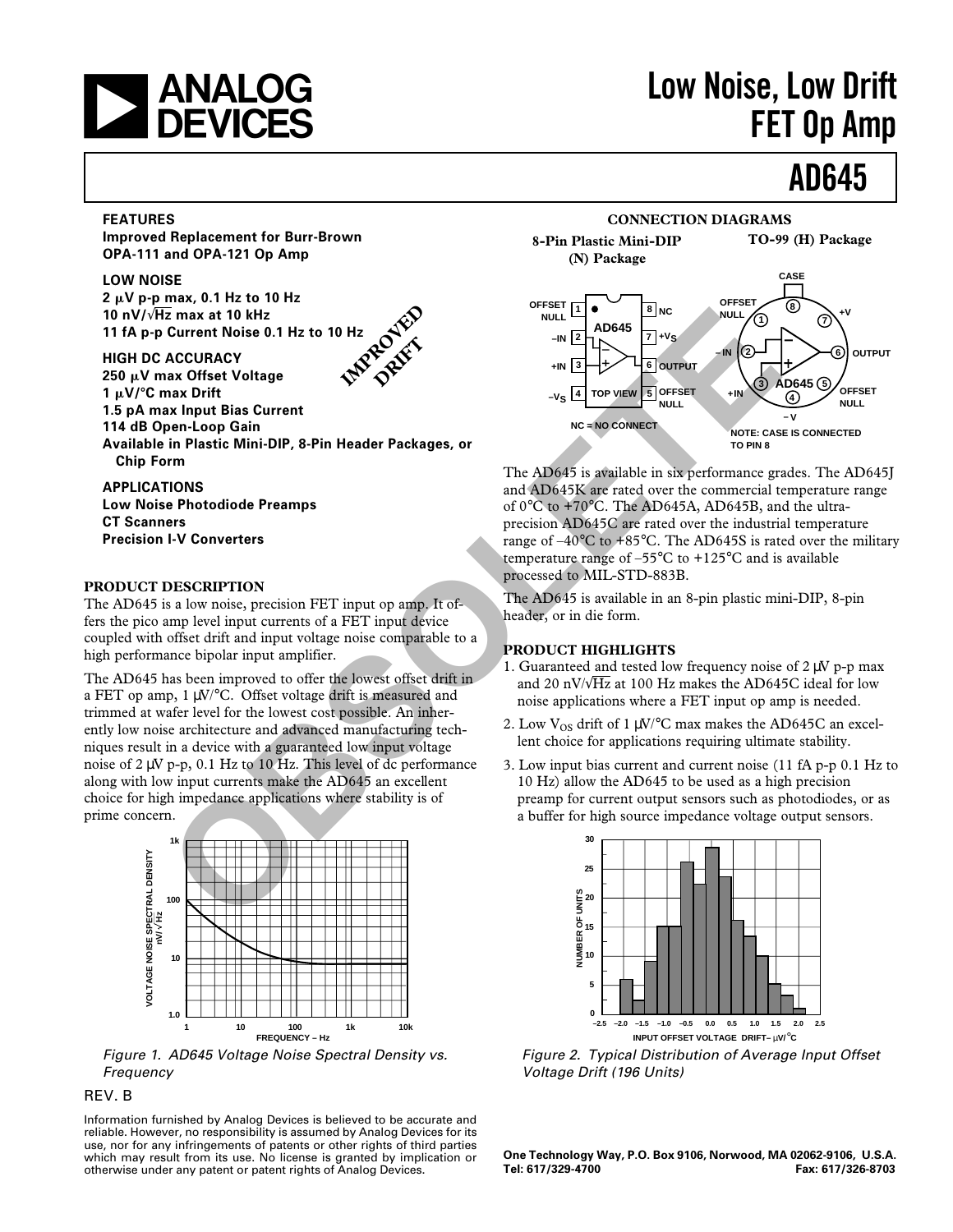# **AD645–SPECIFICATIONS (@ +25**8**C, and** 6**15 V dc, unless otherwise noted)**

|                                                                            |                                                                                                                                   |                                          |                                                       |                                                   |                                         |                                           |                                                                                                                             |                                      |                                                 |                                                                                   |                                           |                                           | Units                                                                               |
|----------------------------------------------------------------------------|-----------------------------------------------------------------------------------------------------------------------------------|------------------------------------------|-------------------------------------------------------|---------------------------------------------------|-----------------------------------------|-------------------------------------------|-----------------------------------------------------------------------------------------------------------------------------|--------------------------------------|-------------------------------------------------|-----------------------------------------------------------------------------------|-------------------------------------------|-------------------------------------------|-------------------------------------------------------------------------------------|
| $T_{MIN} - T_{MAX}$<br>$T_{MIN} - T_{MAX}$                                 | 90                                                                                                                                | 100<br>300<br>$\mathbf{3}$<br>110<br>100 | 500<br>1000<br>10/5                                   | 94<br>90                                          | 50<br>100<br>$\mathbf{1}$<br>110<br>100 | 250<br>400<br>5/2                         | 94<br>90                                                                                                                    | 50<br>75<br>0.5<br>110<br>100        | 250<br>300<br>$\mathbf{1}$                      | 90<br>86                                                                          | 100<br>500<br>$\overline{4}$<br>110<br>95 | 500<br>1500<br>10                         | $\mu V$<br>μV<br>$\mu$ V/°C<br>dB<br>dB                                             |
|                                                                            |                                                                                                                                   |                                          |                                                       |                                                   |                                         |                                           |                                                                                                                             |                                      |                                                 |                                                                                   |                                           |                                           |                                                                                     |
| $V_{CM} = 0 V$<br>$V_{CM} = 0 V$<br>$V_{CM}$ = +10 V<br>$V_{CM} = 0 V$     |                                                                                                                                   | 0.7/1.8<br>16/115<br>0.8/1.9<br>0.1      | 3/5<br>1.0                                            |                                                   | 0.1                                     | 0.5                                       |                                                                                                                             | 1.8<br>115<br>1.9<br>0.1             | 3<br>0.5                                        |                                                                                   | 1.8<br>1800<br>1.9<br>0.1                 | 5<br>1.0                                  | pA<br>pA<br>pA<br>pA                                                                |
|                                                                            |                                                                                                                                   |                                          |                                                       |                                                   |                                         |                                           |                                                                                                                             |                                      |                                                 |                                                                                   |                                           |                                           | pA                                                                                  |
| 0.1 to 10 Hz<br>$f = 10 Hz$<br>$f = 100$ Hz<br>$f = 1$ kHz<br>$f = 10$ kHz |                                                                                                                                   | 1.0<br>20<br>10<br>9<br>8                | 3.0<br>50<br>30<br>15<br>10                           |                                                   | 1.0<br>20<br>10<br>9<br>8               | 2.5<br>40<br>20<br>12<br>10               |                                                                                                                             | 1<br>20<br>10<br>$\overline{9}$<br>8 | $\overline{2}$<br>40<br>20<br>12<br>10          |                                                                                   | 1.0<br>20<br>10<br>9<br>8                 | 3.3<br>50<br>30<br>15<br>10               | $\mu V$ p-p<br>$nV/\sqrt{Hz}$<br>$nV/\sqrt{Hz}$<br>$nV/\sqrt{Hz}$<br>$nV/\sqrt{Hz}$ |
| $f = 0.1$ to 10 Hz<br>$f = 0.1$ thru 20 kHz                                |                                                                                                                                   | 11<br>0.6                                | 20<br>1.1                                             |                                                   | 11<br>0.6                               | 15 <sub>1</sub><br>0.8                    |                                                                                                                             | 11<br>0.6                            | 15<br>$0.\overline{8}$                          |                                                                                   | 11<br>0.6                                 | 20<br>1.1                                 | $fA p-p$<br>$fA/\sqrt{Hz}$                                                          |
| $V_0 = 20 V p - p$                                                         |                                                                                                                                   | 2                                        |                                                       |                                                   | 2                                       |                                           |                                                                                                                             | $\overline{2}$                       |                                                 |                                                                                   | $\boldsymbol{2}$                          |                                           | MHz                                                                                 |
| $V_{OUT}$ = 20 V p-p                                                       |                                                                                                                                   |                                          |                                                       |                                                   |                                         |                                           |                                                                                                                             |                                      |                                                 |                                                                                   |                                           |                                           | kHz<br>$V/\mu s$                                                                    |
| 50% Overdrive<br>$f = 1$ kHz<br>$R_{LOAD} \geq 2 k\Omega$                  |                                                                                                                                   | 6<br>8<br>5                              |                                                       |                                                   | 6<br>8<br>5                             |                                           |                                                                                                                             | 6<br>$\,$ 8 $\,$<br>5                |                                                 |                                                                                   | 6<br>$\,$ 8 $\,$<br>5                     |                                           | μs<br>μs<br>μs<br>$\%$                                                              |
| $V_{\text{DIFF}} = \pm 1$ V                                                |                                                                                                                                   | $10^{12}$   1                            |                                                       |                                                   |                                         |                                           |                                                                                                                             |                                      |                                                 |                                                                                   |                                           |                                           | $\Omega$   pF<br>$\Omega$   pF                                                      |
| $V_{CM} = \pm 10 V$                                                        | ±10<br>±10<br>90                                                                                                                  | ±20<br>110                               |                                                       | ±10<br>±10<br>94                                  | ±20<br>110                              |                                           | ±10<br>94                                                                                                                   | ±20<br>110                           |                                                 | ±10<br>$\pm 10$<br>90                                                             | ±20<br>110                                |                                           | V<br>V<br>$\ensuremath{\mathbf{V}}$<br>dB                                           |
| $T_{MIN}$ $T_{MAX}$                                                        |                                                                                                                                   | 100                                      |                                                       | 90                                                | 100                                     |                                           | 90                                                                                                                          | 100                                  |                                                 | 86                                                                                | 100                                       |                                           | dB                                                                                  |
| $V_0 = \pm 10 V$<br>$R_{LOAD} \geq 2 k\Omega$<br>$T_{MIN} - T_{MAX}$       | 114                                                                                                                               | 130                                      |                                                       | 120<br>114                                        | 130                                     |                                           | 120<br>114                                                                                                                  | 130                                  |                                                 | 114<br>110                                                                        | 130                                       |                                           | dB<br>dB                                                                            |
|                                                                            |                                                                                                                                   |                                          |                                                       |                                                   |                                         |                                           |                                                                                                                             |                                      |                                                 |                                                                                   |                                           |                                           |                                                                                     |
| $R_{LOAD} \geq 2 k\Omega$<br>$TMIN-TMAX$<br>$V_{OUT} = \pm 10 V$           | ±10<br>$\pm 10$<br>±5                                                                                                             | ±11<br>±10                               |                                                       | ±10<br>±10<br>±5                                  | ±11<br>±10                              |                                           | ±10<br>±10<br>±5                                                                                                            | ±11<br>±10                           |                                                 | ±10<br>±10<br>±5                                                                  | ±11<br>±10                                |                                           | $\mathbf{V}$<br>V<br>mA<br>mA                                                       |
|                                                                            |                                                                                                                                   |                                          |                                                       |                                                   |                                         |                                           |                                                                                                                             |                                      |                                                 |                                                                                   |                                           |                                           |                                                                                     |
| # of Transistors                                                           | ±5                                                                                                                                | ±15<br>3.0<br>62                         | ±18<br>3.5                                            | ±5                                                | ±15<br>3.0<br>62                        | ±18<br>3.5                                | ±5                                                                                                                          | ±15<br>3.0<br>62                     | ±18<br>3.5                                      | ±5                                                                                | ±15<br>3.0<br>62                          | ±18<br>3.5                                | V<br>V<br>mA                                                                        |
|                                                                            | Conditions <sup>1</sup><br>$V_{CM} = 0 V$<br>$R_{LOAD} = 2 k\Omega$<br>$R_{LOAD} = 2 k\Omega$<br>$V_0$ = 3 V rms<br>Short Circuit | Min<br>16<br>1                           | Typ<br>2/6<br>32<br>$\boldsymbol{2}$<br>0.0006<br>±15 | AD645J/A<br>Max<br>$10^{14}$  2.2<br>$+11, -10.4$ | Min<br>16 <sub>2</sub><br>1             | Typ<br>2/6<br>32<br>$\overline{2}$<br>±15 | <b>AD645K/B</b><br>Max<br>$0.7/1.8$ 1.5/3<br>16/115<br>0.8/1.9<br>0.0006<br>$10^{12}$   1<br>$10^{14}$  2.2<br>$+11, -10.4$ | Min<br>16<br>$\mathbf{1}$            | Typ<br>6<br>32<br>$\sqrt{2}$<br>$\pm 10$<br>±15 | <b>AD645C</b><br>Max<br>0.0006<br>$10^{12}$   1<br>$10^{14}$  2.2<br>$+11, -10.4$ | Min<br>16<br>$\mathbf{1}$                 | Typ<br>100<br>32<br>$\overline{c}$<br>±15 | <b>AD645S</b><br>Max<br>0.0006<br>$10^{12}$   1<br>$10^{14}$  2.2<br>$+11, -10.4$   |

NOTES

<sup>1</sup>Input offset voltage specifications are guaranteed after 5 minutes of operation at  $T_A = +25^{\circ}$ C.

<sup>2</sup>Bias current specifications are guaranteed maximum at either input after 5 minutes of operation at T<sub>A</sub> = +25°C. For higher temperature, the current doubles every 10°C.  ${}^3$ Gain = –1, R<sub>LOAD</sub> = 2 kΩ.

"Defined as the time required for the amplifier's output to return to normal operation after removal of a 50% overload from the amplifier input.<br><sup>5</sup>Defined as the maximum continuous voltage between the inputs such that nei

All min and max specifications are guaranteed.

Specifications subject to change without notice.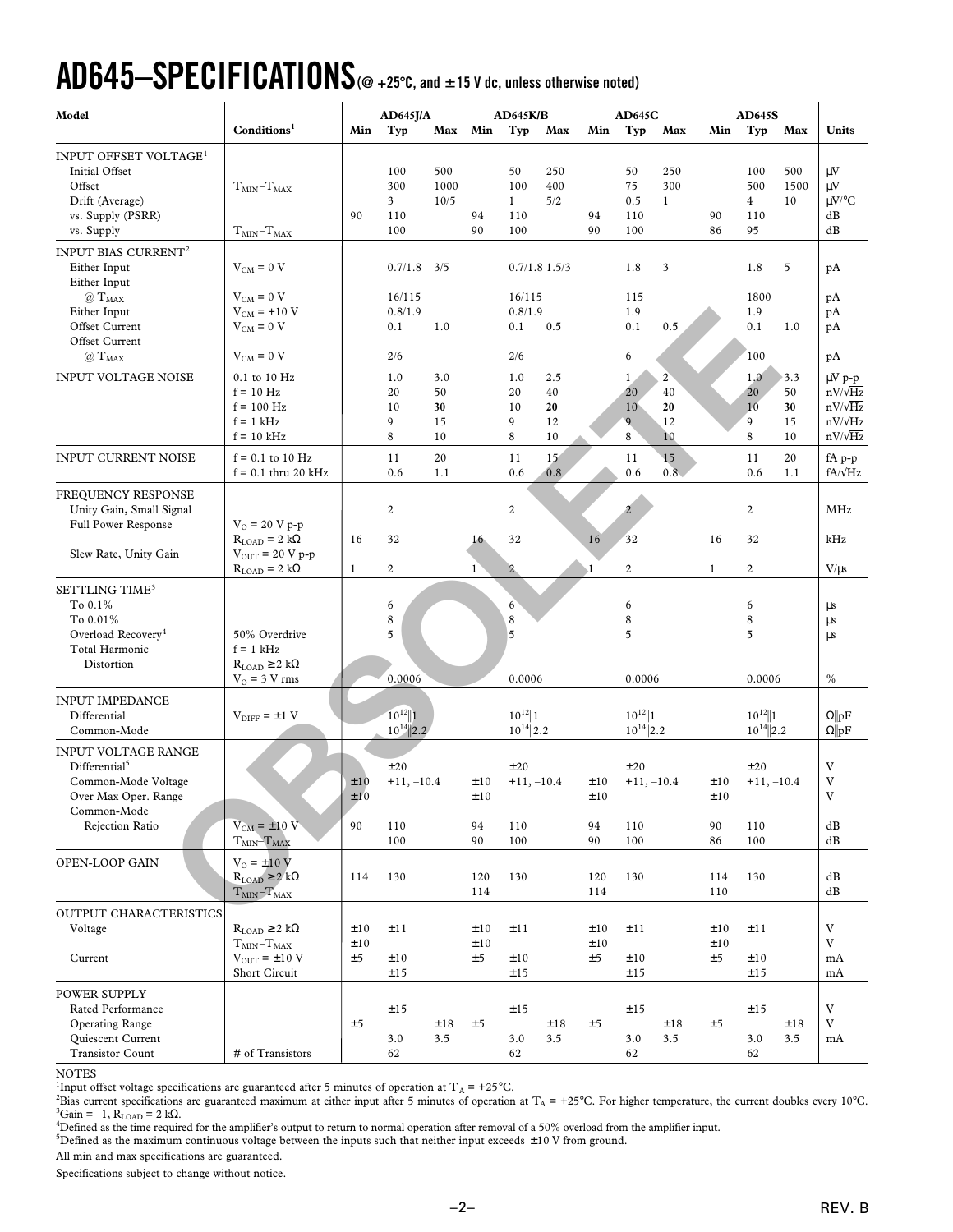### **AD645**

#### **ABSOLUTE MAXIMUM RATINGS<sup>1</sup>**

| Supply Voltage $\dots \dots \dots \dots \dots \dots \dots \dots \dots \dots \dots \pm 18$ V                |
|------------------------------------------------------------------------------------------------------------|
| Internal Power Dissipation <sup>2</sup> (@ T <sub>A</sub> = +25 <sup>°</sup> C)                            |
|                                                                                                            |
|                                                                                                            |
|                                                                                                            |
|                                                                                                            |
| Differential Input Voltage $\dots \dots \dots \dots \dots \dots \dots$ +V <sub>s</sub> and -V <sub>s</sub> |
| Storage Temperature Range (H) $\ldots \ldots \ldots -65$ °C to +150°C                                      |
| Storage Temperature Range (N) $\ldots \ldots \ldots -65$ °C to +125°C                                      |
| <b>Operating Temperature Range</b>                                                                         |
|                                                                                                            |

| $\mathbf{1}$ |  |
|--------------|--|

#### Lead Temperature Range

(Soldering 60 sec) . . . . . . . . . . . . . . . . . . . . . . . . . . . +300°C

**NOTES** 

<sup>1</sup>Stresses above those listed under "Absolute Maximum Ratings" may cause permanent damage to the device. This is a stress rating only and functional operation of the device at these or any other conditions above those indicated in the operational section of this specification is not implied. Exposure to absolute maximum rating conditions for extended periods may affect device reliability.

2 Thermal Characteristics:

8-Pin Plastic Mini-DIP Package:  $\theta_{IA} = 100^{\circ}$ C/Watt 8-Pin Header Package:  $\theta_{JA} = 200^{\circ} \text{C/Watt}$ 

#### **CAUTION**

**NOTES** 

<sup>1</sup>Chips are also available.

 $2N =$  Plastic Mini-DIP; H = Metal Can.

ESD (electrostatic discharge) sensitive device. Electrostatic charges as high as 4000 V readily accumulate on the human body and test equipment and can discharge without detection. Although the AD645 features proprietary ESD protection circuitry, permanent damage may occur on devices subjected to high energy electrostatic discharges. Therefore, proper ESD precautions are recommended to avoid performance degradation or loss of functionality.



#### **ORDERING GUIDE**

| $\bf{Model}^1$ | <b>Temperature Range</b>            | Package Option <sup>2</sup> |
|----------------|-------------------------------------|-----------------------------|
| AD645IN        | $0^{\circ}$ C to $+70^{\circ}$ C    | $N-8$                       |
| AD645KN        | $0^{\circ}$ C to +70 $^{\circ}$ C   | $N-8$                       |
| AD645AH        | $-40^{\circ}$ C to $+85^{\circ}$ C  | $H-08A$                     |
| AD645BH        | $-40^{\circ}$ C to $+85^{\circ}$ C  | $H-08A$                     |
| AD645CH        | $-40^{\circ}$ C to $+85^{\circ}$ C  | $H-08A$                     |
| AD645SH/883B   | $-55^{\circ}$ C to $+125^{\circ}$ C | $H-08A$                     |

#### **METALIZATION PHOTOGRAPH** Dimensions shown in inches and (mm).



Figure 3. AD645 Offset Null Configuration

**10k**

**5**

**6**

 $V_{OS}$  **ADJUST** 

**AD645**

**7 2**

**–VS**

**4**

**+VS**

**1**



**3**

Figure 4. Typical Distribution of Input Offset Voltage (1855 Units)





Figure 5. Typical Distribution of Input Bias Current (576 Units)

Figure 6. Typical Distribution of 0.1 Hz to 10 Hz Voltage Noise (202 Units)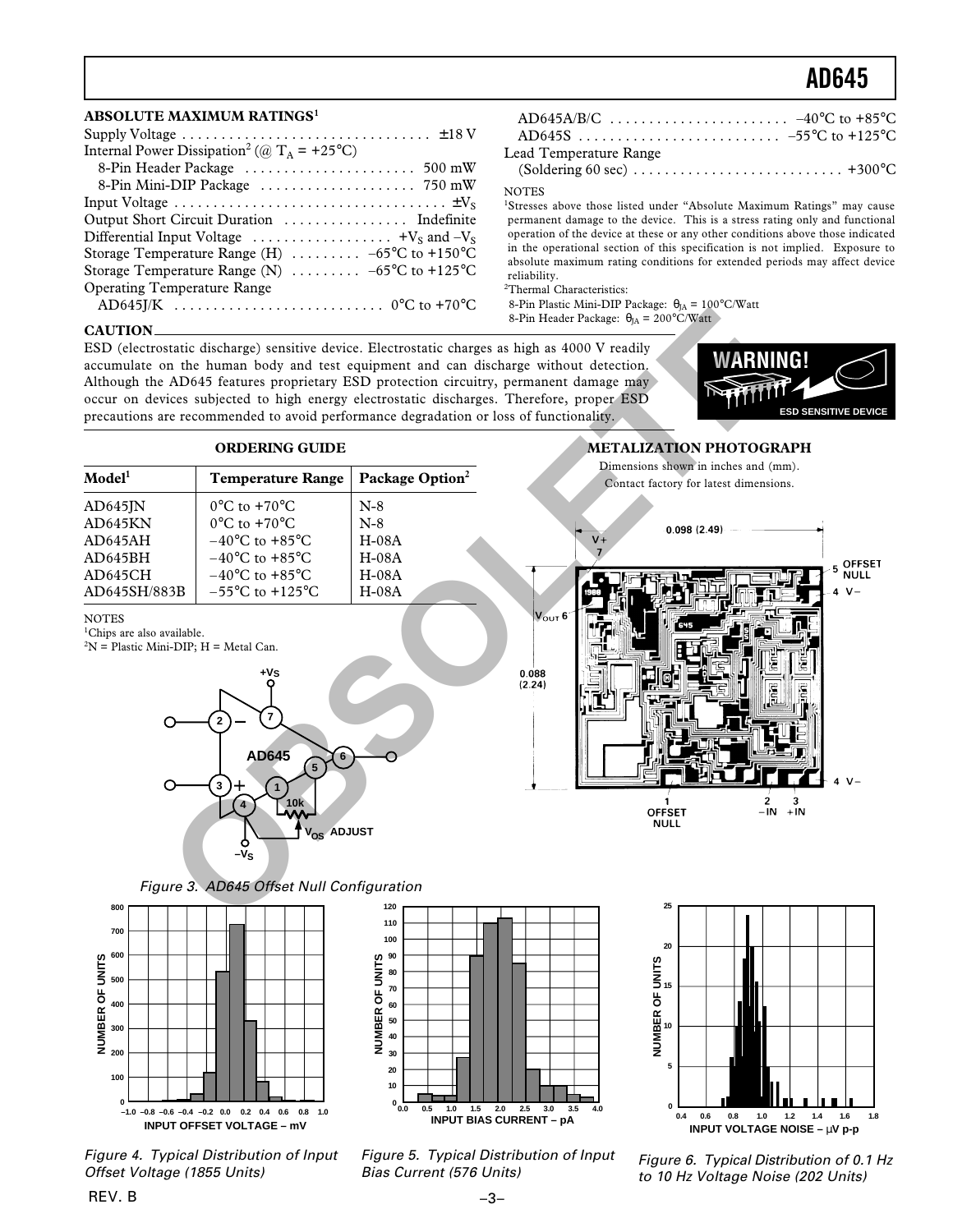### AD645-Typical Characteristics (@ +25°C, ±15 V unless otherwise noted)



Figure 7. Current Noise Spectral Density vs. Frequency



Figure 8. Voltage Noise Spectral Density vs. Frequency



Figure 9. Voltage Noise Spectral Density vs. Frequency for Various Source Resistances



Figure 10. Input Voltage Noise vs. Source Resistance



Figure 13. Change in Input Offset Voltage vs. Warmup Time







Figure 14. Change in Input Offset Voltage vs. Time from Thermal **Shock** 



Figure 12. Voltage Noise Spectral Density @ 1 kHz vs. Source Resistance



Figure 15. Input Bias and Offset Currents vs. Temperature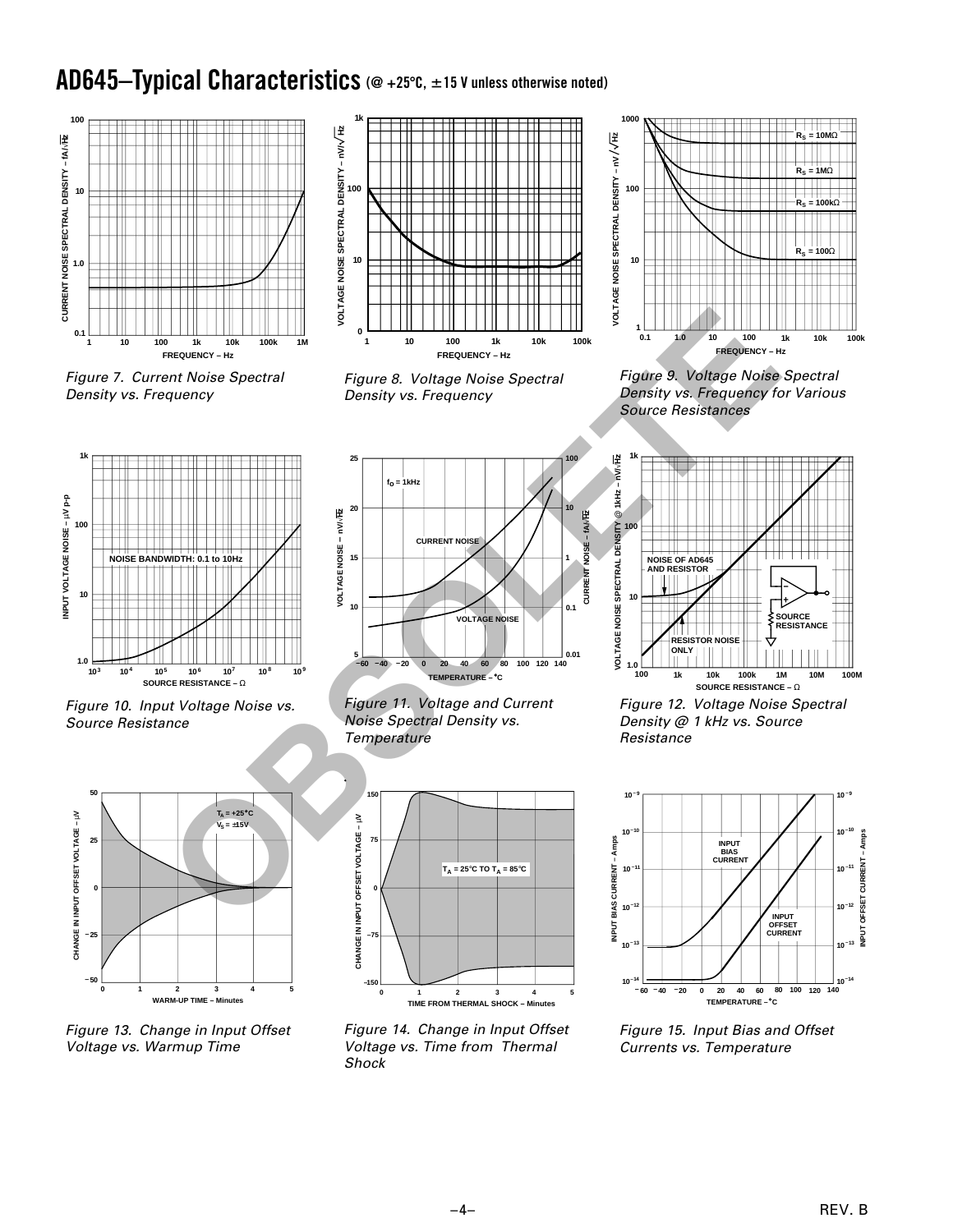### **AD645**



Figure 16. Input Bias Current vs. Common-Mode Voltage



Figure 17. Power Supply Rejection vs. Frequency



Figure 18. Common-Mode Rejection vs. Frequency



**100 1k 10k 100k FREQUENCY – Hz 1M 10M OPEN-LOOP GAIN – dB PHASE SHIFT – Degrees 10 0 20 40 60 80 100 110 – 20 – 45 –90 –135 –180 GAIN PHASE**  $\frac{5}{2}$ <br>  $\frac{1}{2}$ <br>  $\frac{1}{2}$ <br>  $\frac{1}{2}$ <br>  $\frac{1}{2}$ <br>  $\frac{1}{2}$ <br>  $\frac{1}{2}$ <br>  $\frac{1}{2}$ <br>  $\frac{1}{2}$ <br>  $\frac{1}{2}$ <br>  $\frac{1}{2}$ <br>  $\frac{1}{2}$ <br>  $\frac{1}{2}$ <br>  $\frac{1}{2}$ <br>  $\frac{1}{2}$ <br>  $\frac{1}{2}$ <br>  $\frac{1}{2}$ <br>  $\frac{1}{2}$ <br>  $\frac{1}{2}$ <br>  $\frac{1}{2}$ <br>





Figure 23. Open-Loop Gain vs. **Temperature** 



Figure 21. Gain-Bandwidth Product and Slew Rate vs. Temperature



Figure 24. Large Signal Frequency Response

Figure 19. Common-Mode Rejection vs. Input Common-Mode Voltage



Figure 22. Gain-Bandwidth and Slew Rate vs. Supply Voltage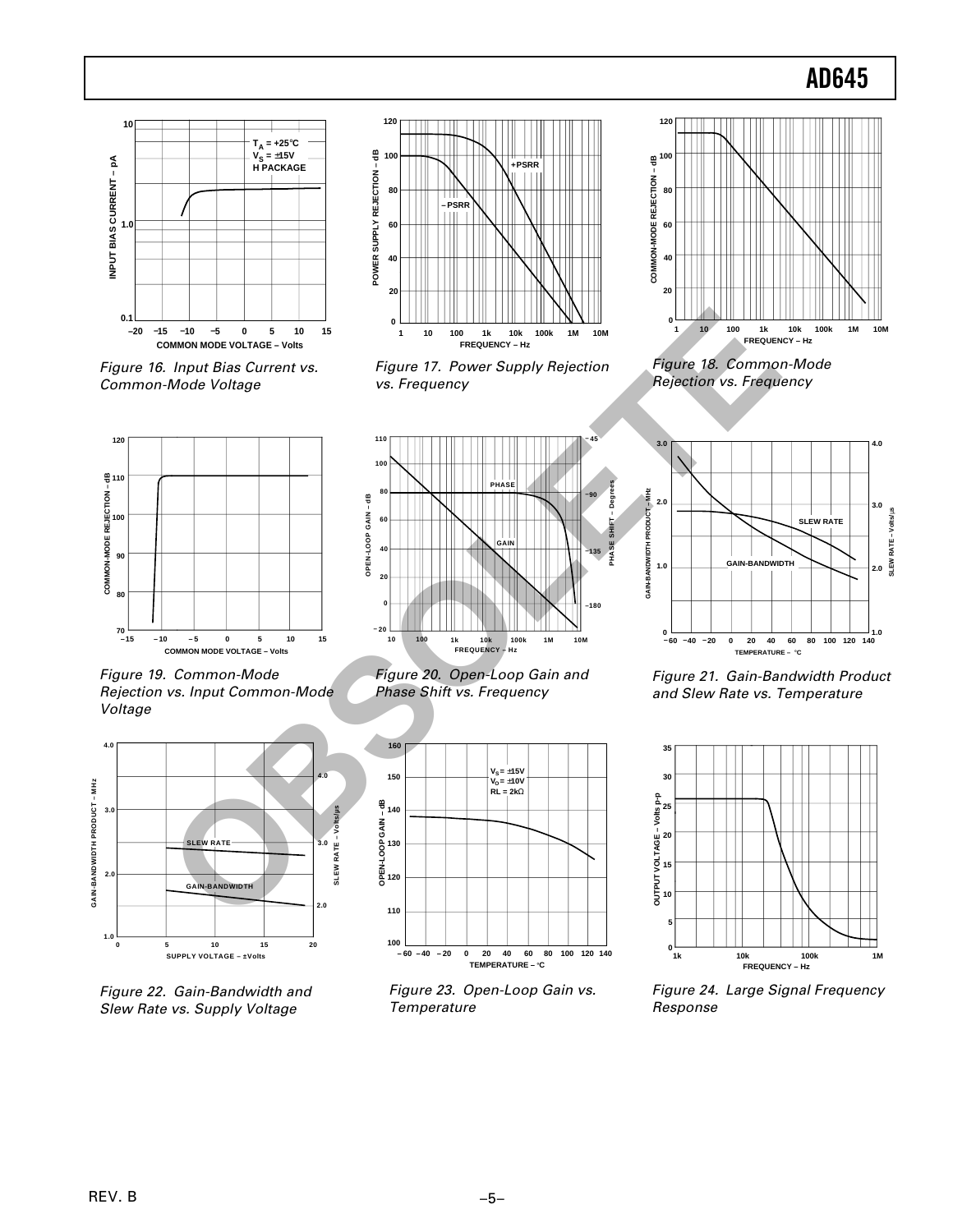### **AD645 AD645–Typical Characteristics**



Figure 25. Output Swing and Error vs. Settling Time



Figure 26. Settling Time vs. Closed-Loop Voltage Gain



Figure 27. Supply Current vs. **Temperature** 



Figure 28a. Unity-Gain Follower



Figure 28b. Unity-Gain Follower Large Signal Pulse Response



Figure 28c. Unity-Gain Follower Small Signal Pulse Response



Figure 29a. Unity-Gain Inverter



Figure 29b. Unity-Gain Inverter Large Signal Pulse Response



Figure 29c. Unity-Gain Inverter Small Signal Pulse Response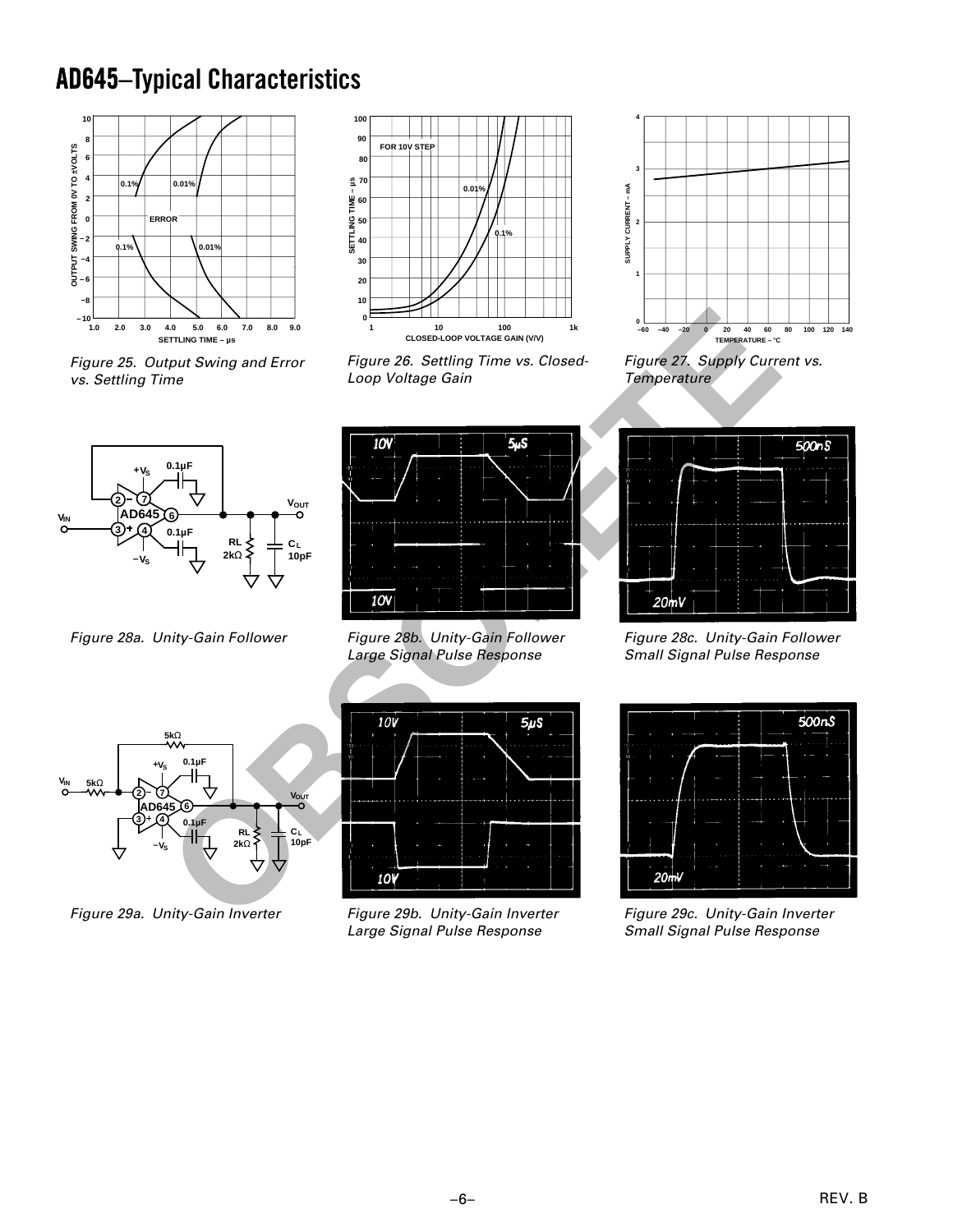

Figure 30. The AD645 Used as a Sensitive Preamplifier

#### **Preamplifier Applications**

The low input current and offset voltage levels of the AD645 together with its low voltage noise make this amplifier an excellent choice for preamplifiers used in sensitive photodiode applications. In a typical preamp circuit, shown in Figure 30, the output of the amplifier is equal to:

$$
V_{OUT} = I_D \ (Rf) = Rp \ (P) \ Rf
$$

where:

 $I_D$  = photodiode signal current (Amps)

 $Rp = photodiode sensitivity (Amp/Watt)$ 

 $Rf =$  the value of the feedback resistor, in ohms.

 $P =$  light power incident to photodiode surface, in watts.

An equivalent model for a photodiode and its dc error sources is shown in Figure 31. The amplifier's input current,  $I_B$ , will contribute an output voltage error which will be proportional to the value of the feedback resistor. The offset voltage error,  $V_{OS}$ , will cause a "dark" current error due to the photodiode's finite shunt resistance, Rd. The resulting output voltage error,  $V_E$ , is equal to:

$$
V_E = (1 + Rf/Rd) V_{OS} + RfI_B
$$

A shunt resistance on the order of  $10<sup>9</sup>$  ohms is typical for a small photodiode. Resistance Rd is a junction resistance which will typically drop by a factor of two for every 10°C rise in temperature. In the AD645, both the offset voltage and drift are low, this helps minimize these errors.



Figure 31. A Photodiode Model Showing DC Error Sources

#### **Minimizing Noise Contributions**

The noise level limits the resolution obtainable from any preamplifier. The total output voltage noise divided by the feedback resistance of the op amp defines the minimum detectable signal current. The minimum detectable current divided by the photodiode sensitivity is the minimum detectable light power.

Sources of noise in a typical preamp are shown in Figure 32. The total noise contribution is defined as:

$$
\overline{V_{OUT}} = \sqrt{ \left( \overline{i_n^2} + \overline{i_f^2} + \overline{i_s^2} \right) \left( \frac{Rf}{1 + s\ (Cf)\ Rf} \right)^2 + \left( \overline{en^2} \right) \left( 1 + \frac{Rf}{Rd} \left( \frac{1 + s\ (Cd)\ Rd}{1 + s\ (Cf)\ Rf} \right) \right)^2}
$$

Figure 33, a spectral density versus frequency plot of each source's noise contribution, shows that the bandwidth of the amplifier's input voltage noise contribution is much greater than its signal bandwidth. In addition, capacitance at the summing junction results in a "peaking" of noise gain in this configuration. This effect can be substantial when large photodiodes with large shunt capacitances are used. Capacitor Cf sets the signal bandwidth and also limits the peak in the noise gain. Each source's rms or root-sum-square contribution to noise is obtained by integrating the sum of the squares of all the noise sources and then by obtaining the square root of this sum. Minimizing the total area under these curves will optimize the preamplifier's overall noise performance.



Figure 32. Noise Contributions of Various Sources



Figure 33. Voltage Noise Spectral Density of the Circuit of Figure 32 With and Without an Output Filter

An output filter with a passband close to that of the signal can greatly improve the preamplifier's signal to noise ratio. The photodiode preamplifier shown in Figure 32—without a bandpass filter—has a total output noise of  $50 \mu$ V rms. Using a 26 Hz single pole output filter, the total output noise drops to 23 uV rms, a factor of 2 improvement with no loss in signal bandwidth.

#### **Using a "T" Network**

A "T" network, shown in Figure 34, can be used to boost the effective transimpedance of an I to V converter, for a given feedback resistor value. Unfortunately, amplifier noise and offset voltage contributions are also amplified by the "T" network gain. A low noise, low offset voltage amplifier, such as the AD645, is needed for this type of application.